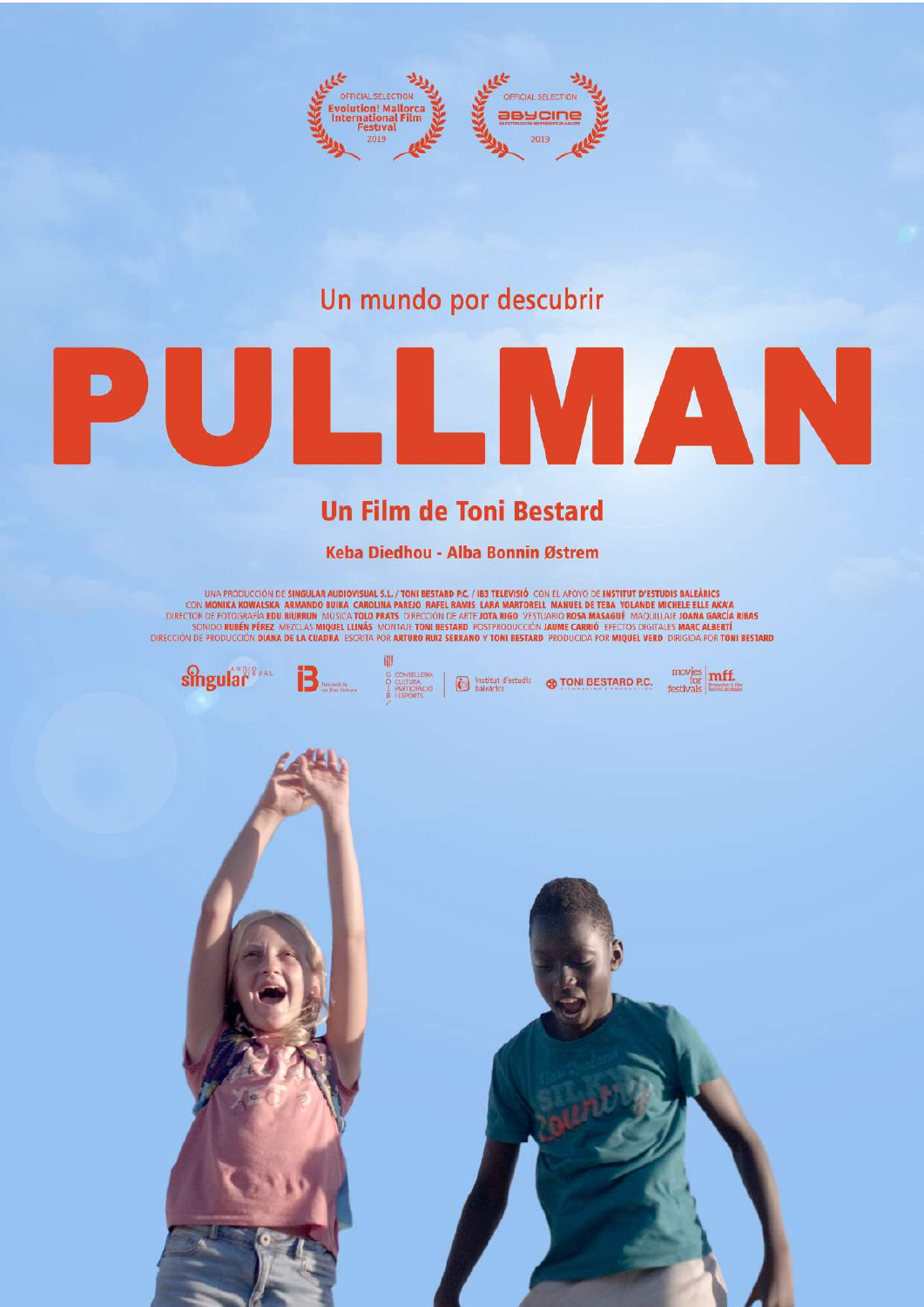#### C O N T E N I D O S

**SINOPSIS** EQUIPO ARTÍSTICO EQUIPO TÉCNICO DETALLES TÉCNICOS MEMORIA DE DIRECCIÓN BIOGRAFÍA DIRECTOR PRODUCTORAS



SYNOPSIS THE CAST THE CREW TECHNICAL DETAILS DIRECTOR'S NOTES DIRECTOR'S BIOGRAPHY PRODUCTION COMPANIES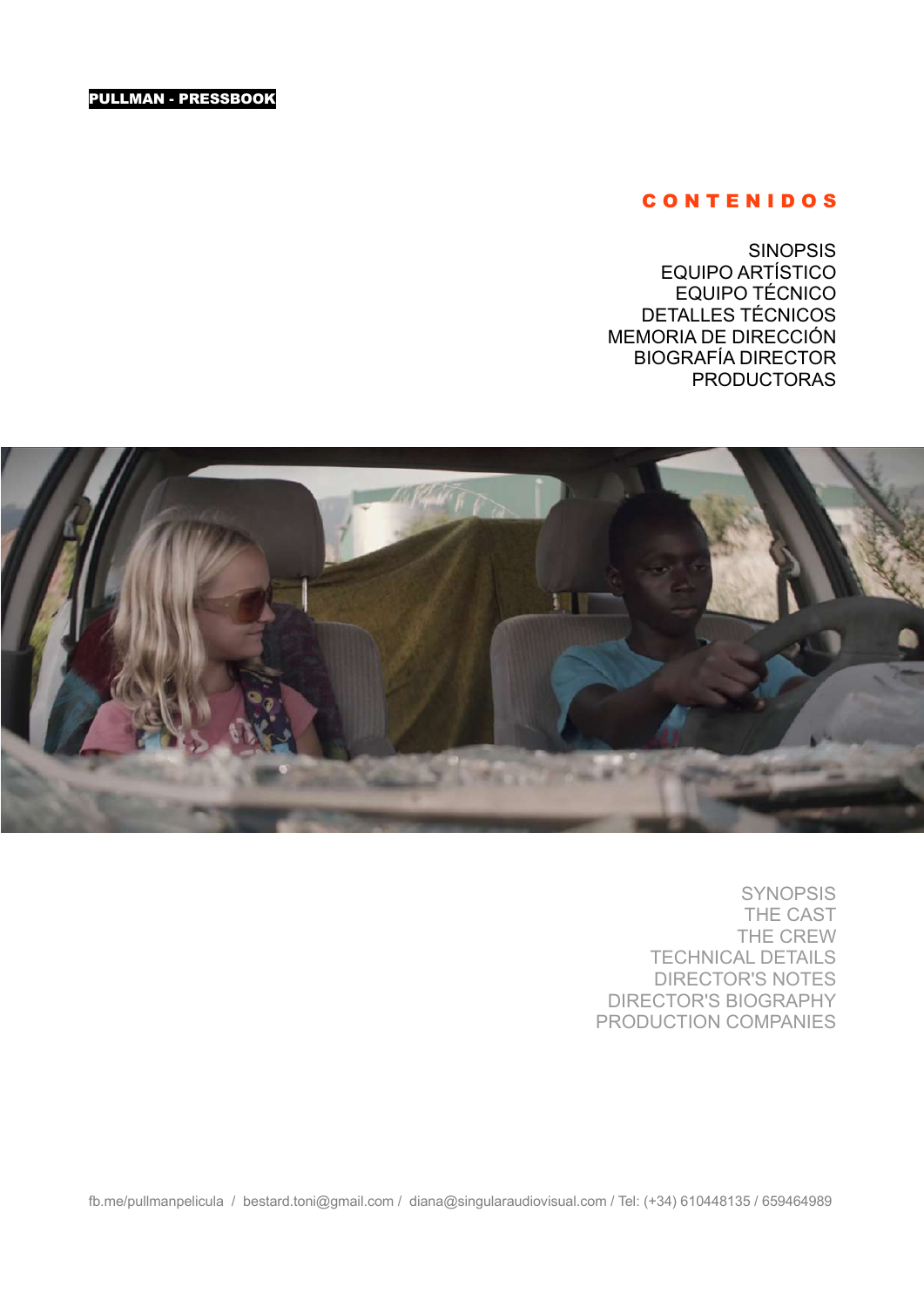### S I N O P S I S

Dos niños, Daren y Nadia, viven un viaje iniciático durante el primer día de sus vacaciones de verano. Desde los apartamentos Pullman, donde residen, hasta una famosa zona de ocio nocturno de Mallorca, reflejo del turismo de bajo coste, los niños vivirán situaciones que les acompañarán para siempre en su viaje hacia la vida adulta.



### S Y N O P S I S

Two kids, Daren and Nadia, experience a formative journey on the first day of their summer holidays. From the Pullman apartments, where they live, to a famous nightlife area in Mallorca, they encounter various characters that will influence them forever.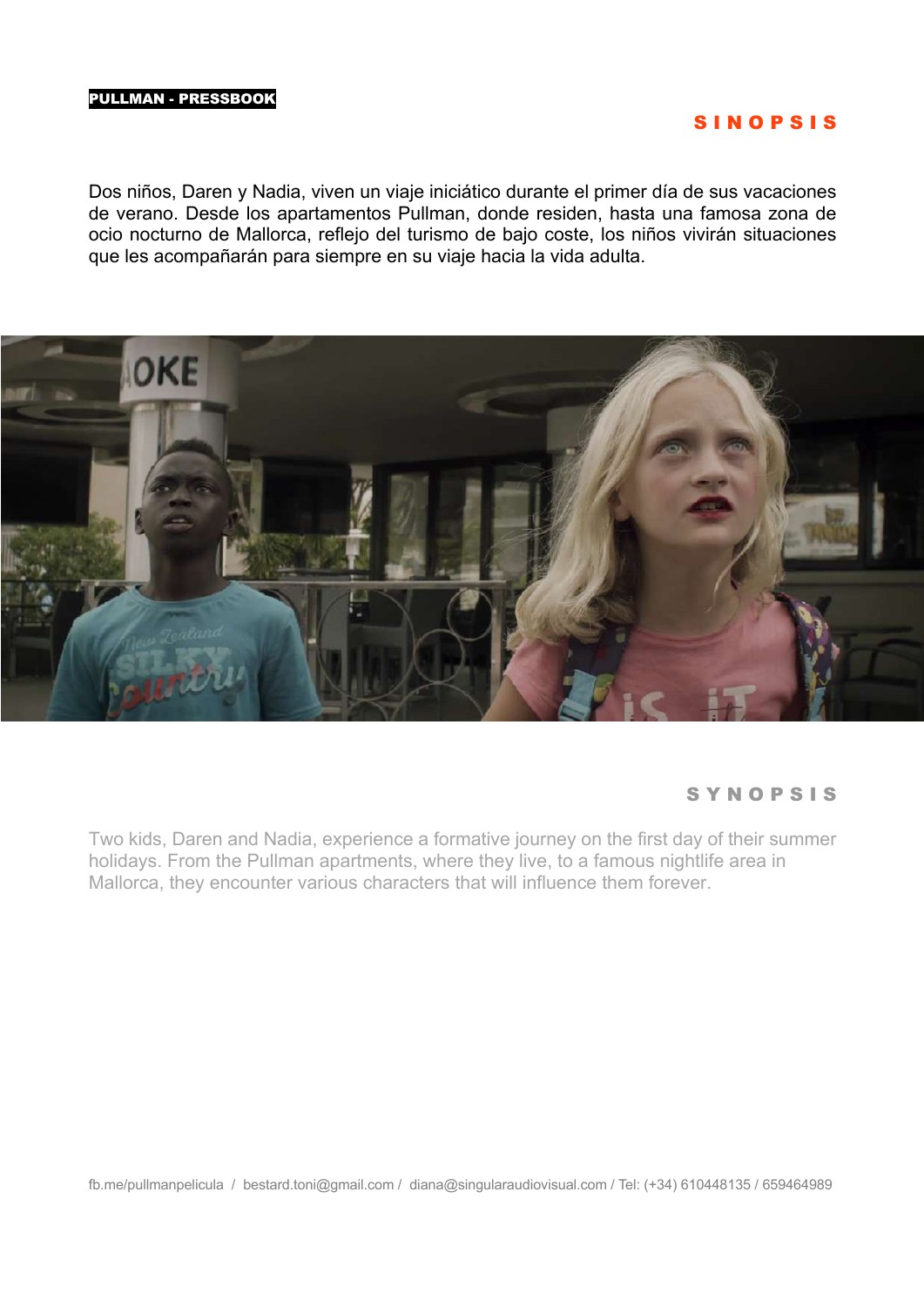## E Q U I P O A R T Í S T I C O

T H E C A S T

DAREN **KEBA DIEDHOU** NADIA **Alba Bonnin Østrem**<br>Monika **Monika Kowalska MONIKA KOWALSKA** BODUA ARMANDO BUIKA

IVANA CAROLINA PAREJO PROSTITUTA **LARA MARTORELL**<br>PAYASO **RAFEL RAMIS RAFEL RAMIS** VENDEDOR PLAYA MANUEL DE TEBA



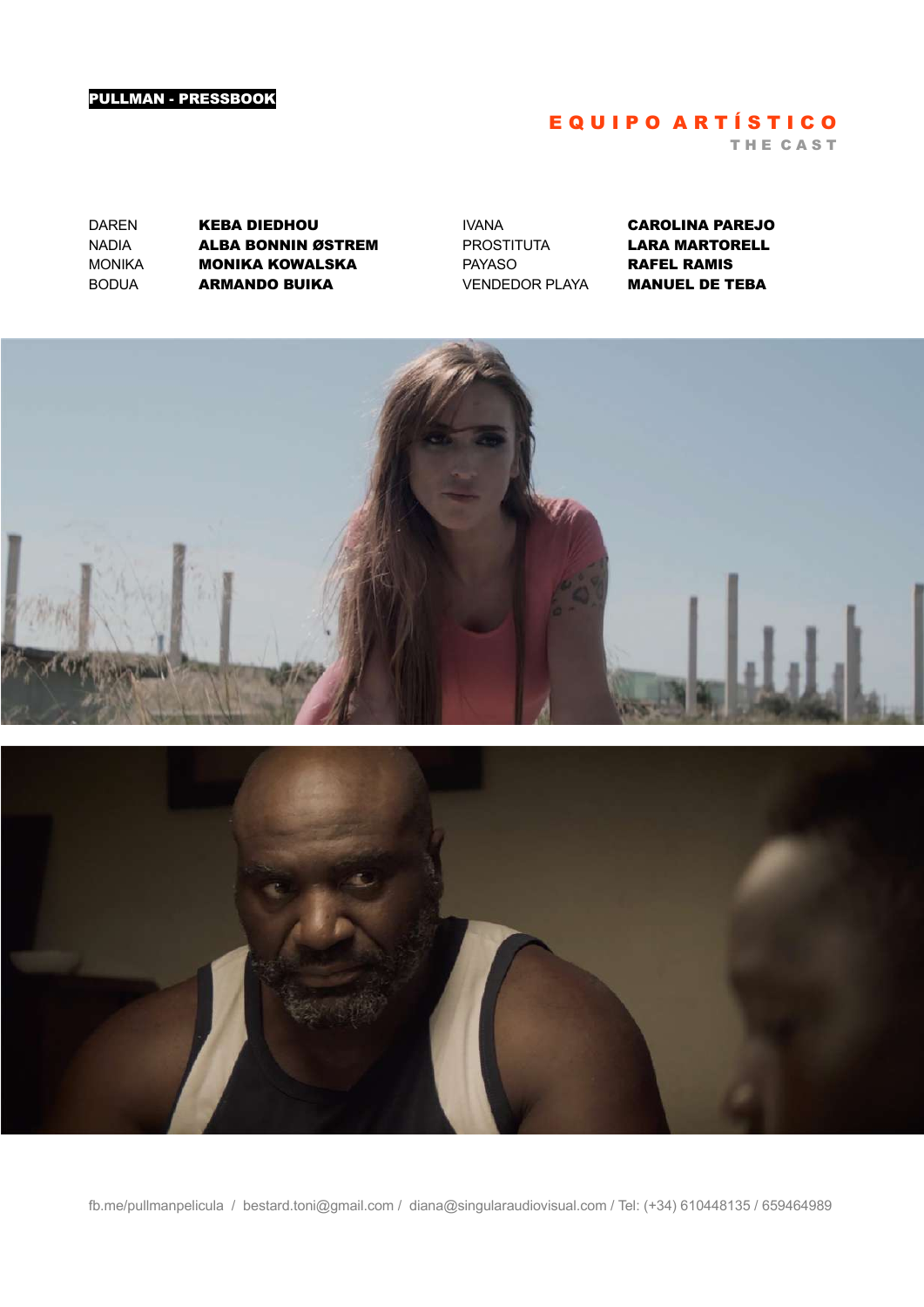## E Q U I P O TÉCNICO

THE CREW

DIRECTOR TONI BESTARD WRITTEN BY ARTURO RUIZ SERRANO & TONI BESTARD

PRODUCTION COMPANY SINGULAR AUDIOVISUAL SL CO-PRODUCERS IB3 TV & TONI BESTARD PC

EXECUTIVE PRODUCER MIQUEL VERD

PRODUCTION MANAGER DIANA DE LA CUADRA DIRECTOR OF PHOTOGRAPHY EDU BIURRUN MUSIC BY TOLO PRATS ART DIRECTION JOTA RIGO COSTUME DESIGNER ROSA MASAGUÉ MAKE UP JOANA GARCÍA RIBAS EDITED BY TONI BESTARD SOUND RUBÉN PÉREZ SOUND MIXING MIQUEL LLINÁS

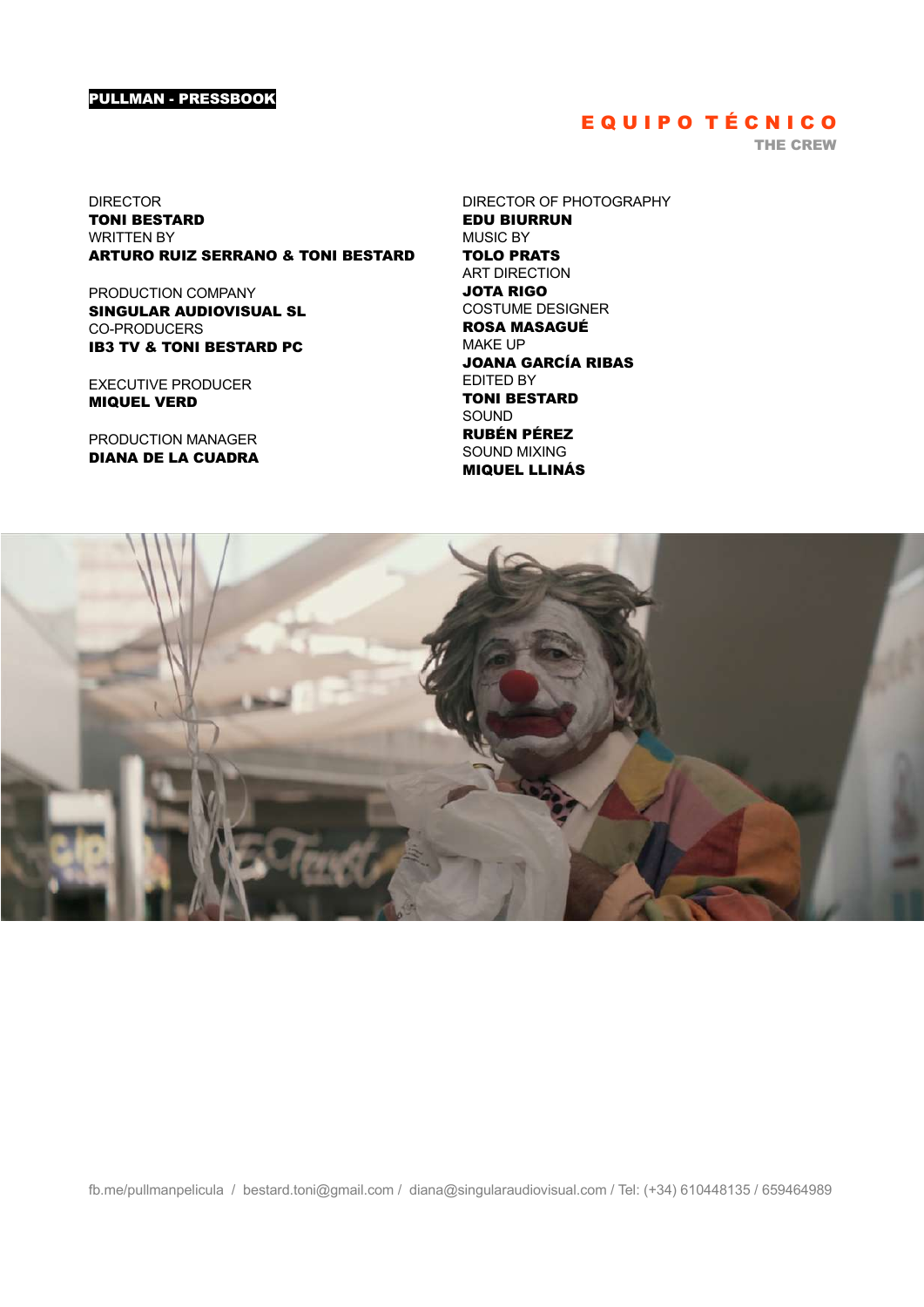## D E T A L L E S T É C N I C O S

T E C H N I C A L D ATA

**Original title:** "Pullman" International title: "Pullman" Nationality: Spain Year of production: 2019 Genre: Drama **Running time:** 70 min.

**Original language:** Spanish Language of subtitles: English or French Screening Format: DCP 2K Aspect Ratio: 1:2:35 Color / BN: Color **Audio:** 5.1.

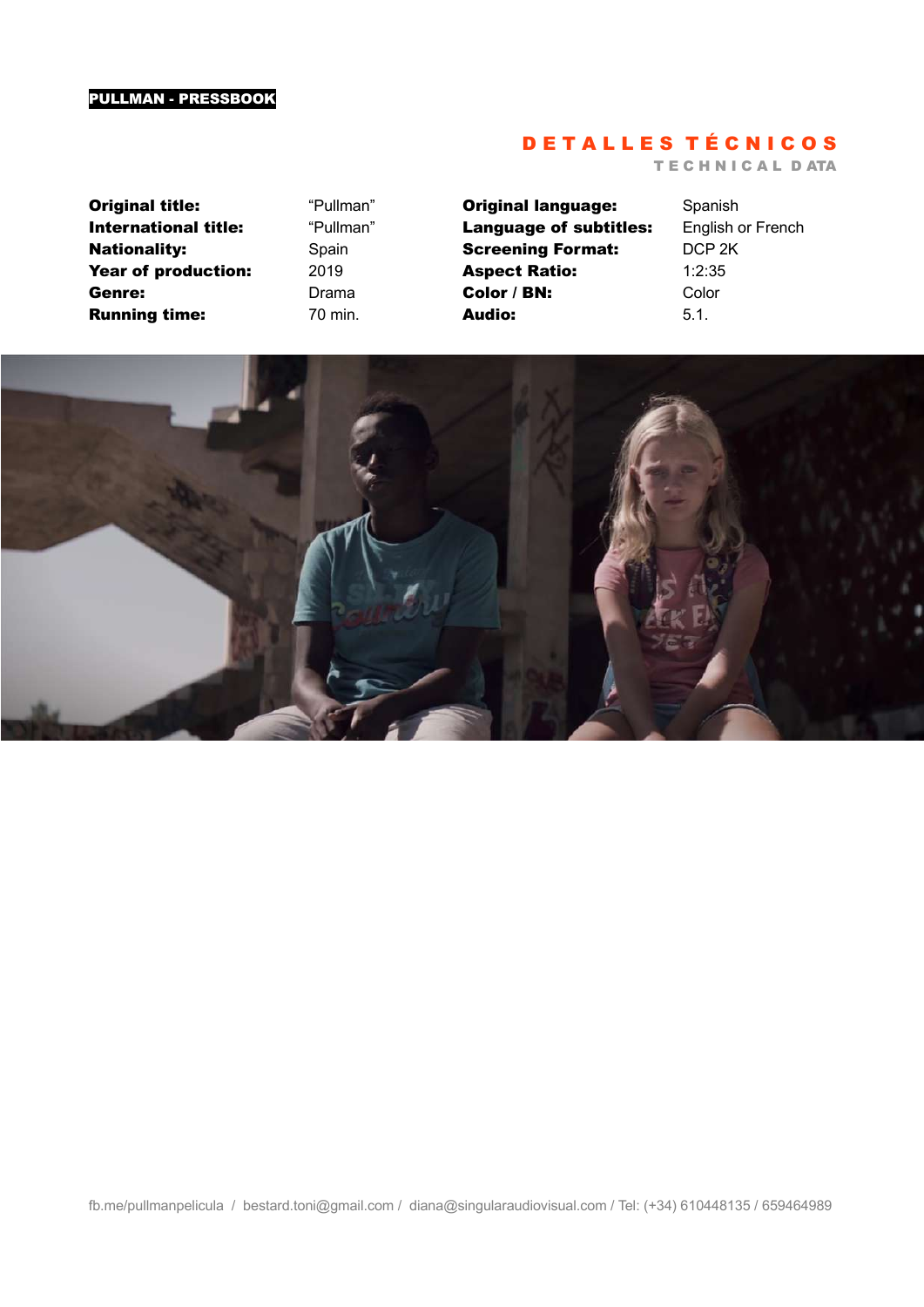## MEMORIA DE DIRECCIÓN

D I R E C T O R'S N O T E S

#### LA TRASTIENDA DEL PARAÍSO

Los apartamentos Pullman existen en realidad. Están situados en una zona turística y residencial de Palma (paradojicamente a excasos 600 metros del Palacio de Marivent, residencia veraniega de los Reyes de España). Durante muchos años la imagen de los Pullman se ha ido deteriorando y siempre se ha relacionado con un lugar conflictivo en el que nadie querría vivir. Pero lo cierto es que allí residen muchas familias trabajadoras que viven del turismo, aunque la mayoría con sueldos precarios y contratos basura. "Pullman" es una historia de ficción, pero podría ser completamente real. A través de la inocente mirada de dos niños, entramos por la puerta de atrás del turismo, en un viaje iniciático hacia un futuro incierto.

El origen de "Pullman" es un cortometraje titulado "El viaje" (2002), en el que se retrataba un momento de la vida de dos niños del extrarradio madrileño. Al igual que en el corto, es tan importante lo que no vemos (el subtexto) como lo que es evidente en el transcurso de la aventura de estos dos niños, ahora enmarcados en un lugar tan turístico como Mallorca. En "Pullman" se habla de amistad, de inmigración, de familia, de religión, de la muerte... Temas universales pero contados a través de la inocente mirada de dos niños que viven en la trastienda del paraíso.



#### THE BACK ROOM OF PARADISE

Pullman apartments actually exist. They are placed in a tourist and residential area of Palma (paradoxically just over 600 metres from the Marivent Palace, the summer residence of the King and Queen of Spain). For many years the image of the Pullman has been deteriorating and has always been related to a conflictive place where nobody would want to live. But the truth is that there are many working families living there who live on tourism, although most of them have precarious salaries and bad contracts. "Pullman" is a fictional story, but it could be completely real. Through the innocent eyes of two children, we enter through the back door of tourism, on an formative journey into an uncertain future.

The origin of "Pullman" is a short film, "The Trip" (2002). In that short I portrayed a moment in the lives of two children from the outskirts of Madrid. As in the short film, what we don't see (the subtext) is so important than what is evident in the course of these two children's adventure, now framed in a tourist place as Mallorca. "Pullman" talks about friendship, immigration, family, religion, death... Universal themes but told through the innocent gaze of two children who live in the back room of paradise.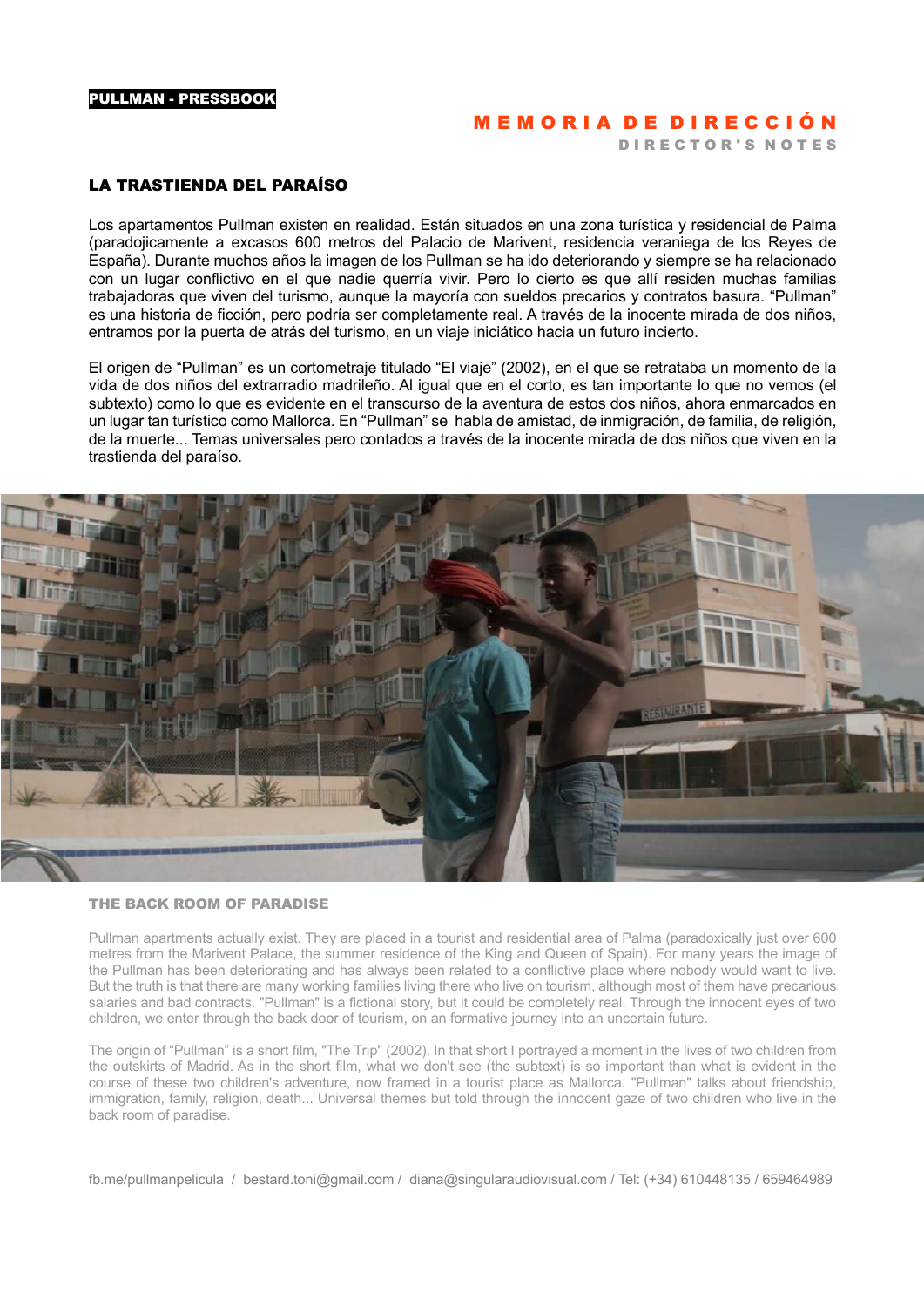## B I O G R A F Í A D I R E C T O R

D I R E C T O R ' S B I O G R A P H Y

Tres nominaciones al Goya, 200 premios y más de 500 selecciones oficiales, avalan a este director mallorquín cuyo primer largometraje de ficción fue **"El perfecto desconocido" (2012)**, protagonizado por el actor irlandés Colm Meaney, con el que participó en festivales como la Seminci, Busan Film Festival, Shanghai Film Festival, Palm Springs Film Festival o Galway Film Fleadh, entre otros. En el año 2015 estrenó su siguiente película, el largometraje documental **"I Am Your Father"**, co-dirigida junto a Marcos Cabotá, que se estrenó en Sitges Film Festival y fue nominado al Goya al Mejor Largometraje Documental, además de venderse mundialmente a Netflix. **"Pullman"** es su tercera película (la segunda de ficción). Desde principios de 2016 es Miembro de la Academia de las Artes y las Ciencias Cinematográficas de España.

#### FILMOGRAFÍA

- **"Pullman" (2019)**
- "Background" (2018) Cortometraje
- "El Sueño Efímero" (2017) Documental
- "Talia" (2017) Cortometraje
- **"I am your father" (2015)**
- "Foley Artist" (2013) Cortometraje
- **"El perfecto desconocido" (2012)**
- "Intercanvi" (2010) Cortometraje
- "El anónimo Caronte" (2007) Documental
- "Equipajes" (2006) Cortometraje
- "Niño vudú" (2004) Cortometraje
- "El viaje" (2002) Cortometraje
- "Gatos" (2001) Cortometraje
- "Sólo por un tango" (2000) Cortometraje



Three nominations for Goya Awards, 200 awards and more than 500 official selections endorse this spanish director whose first fiction feature film was "The Perfect Stranger" (2012), starring Irish actor Colm Meaney, that participated in festivals such as Seminci (Valladolid), Busan Film Festival, Shanghai Film Festival, Palm Springs Film Festival and Galway Film Fleadh, among others. In 2015 it released the feature documentary "I Am Your Father", co-directed with Marcos Cabotá, which was premiered at Sitges Film Festival and nominated for a Goya Award for Best Documentary, as well as sold worldwide to Netflix. "Pullman" is his third film (the second fiction film). Since 2016 he's a member of the Spanish Academy of Cinematographic Arts and Sciences.